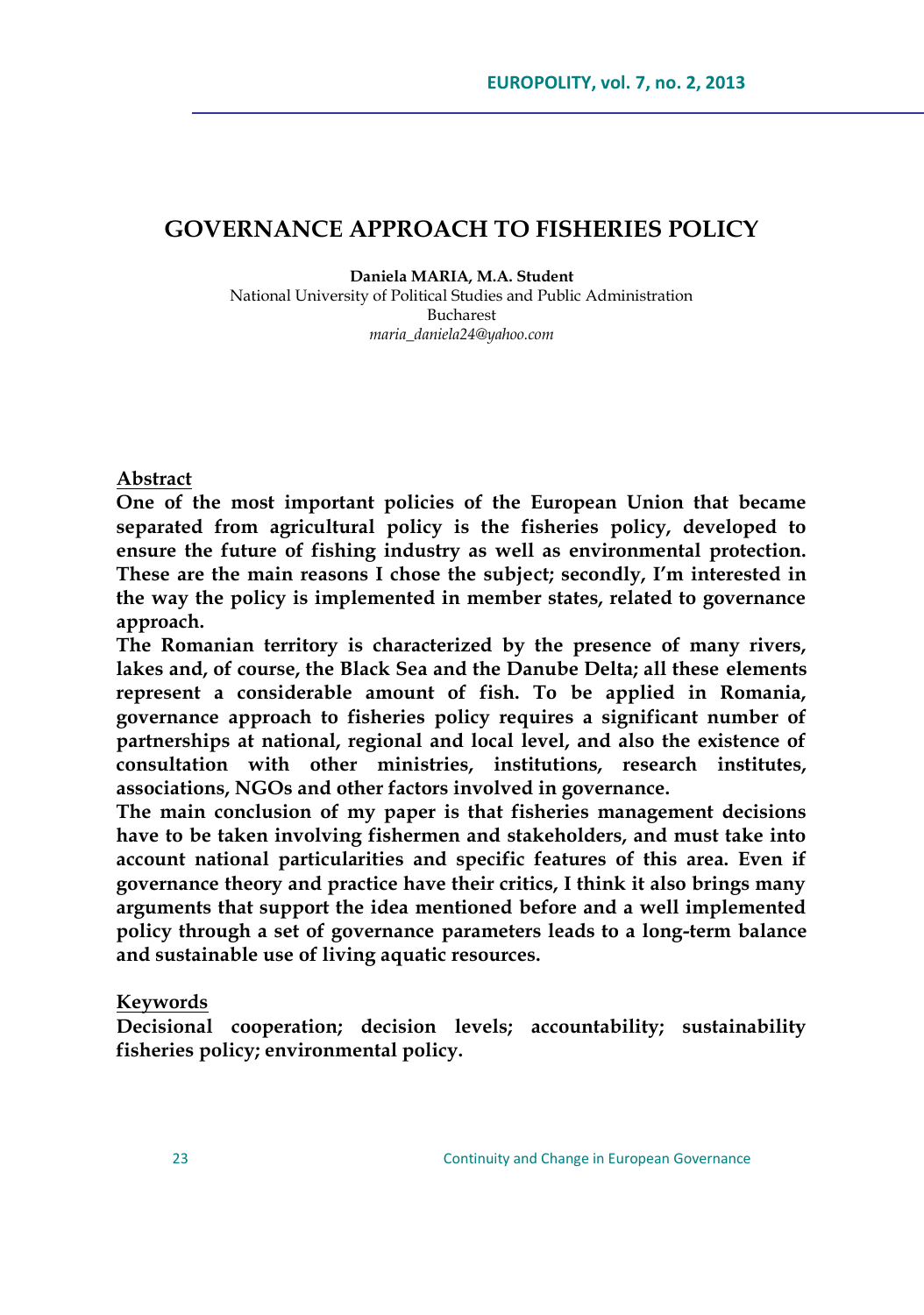## **1. INTRODUCTION**

European Union has a large number of policies and, in my opinion, one of the most important is Agriculture, Fisheries and Food. I localise my research area in second part of this policy, more precisely Common Fisheries Policy (CFP) which is bound of other policies; it consists of four interrelated policies: markets, structures, external fishery relations and conservation. Given this fact, one of the most significant aspects is that EU fisheries policy is facing changes due to increasing environmental concern.

As EU is the largest single fisheries market in the world and a clear importer of fish and fish products, it is necessary to keep improving this area through various measures, gainful changes for the actors involved because the CFP was created to manage fish stock for European Union as a whole. It also has to ensure that the industry is regulated in member states and European consumers are assured of quality and safety of fish and fishery products.

The main question I want to answer through this study is what forms and elements of governance are present in fisheries policy applied in Romania and the results of ongoing processes.

#### **2. PAPER ASSUMPTION**

Starting from the importance of this policy, I wanted to analyse the policymaking of fisheries through governance in Romania. I chose Delta region because it turns into a laboratory where different stakeholders are working together to achieve a sustainable spatial, economic and social development in the field of fisheries. Danube Delta is one of the most important European wetlands and it is a real museum of biodiversity, a natural genetic bank with incalculable value for the worldwide natural patrimony. My hypothesis is related to the search of governance elements in fisheries policy and I chose as a case study the activity of Fisheries Local Action Group from Danube Delta that has the purpose of some projects that are going to be implemented in 2014- 2015. Why did I choose this field? The main reason is that the fisheries management is shifting from EU and member state level towards regional and local level. In my research, I have firstly analyzed the main outlines of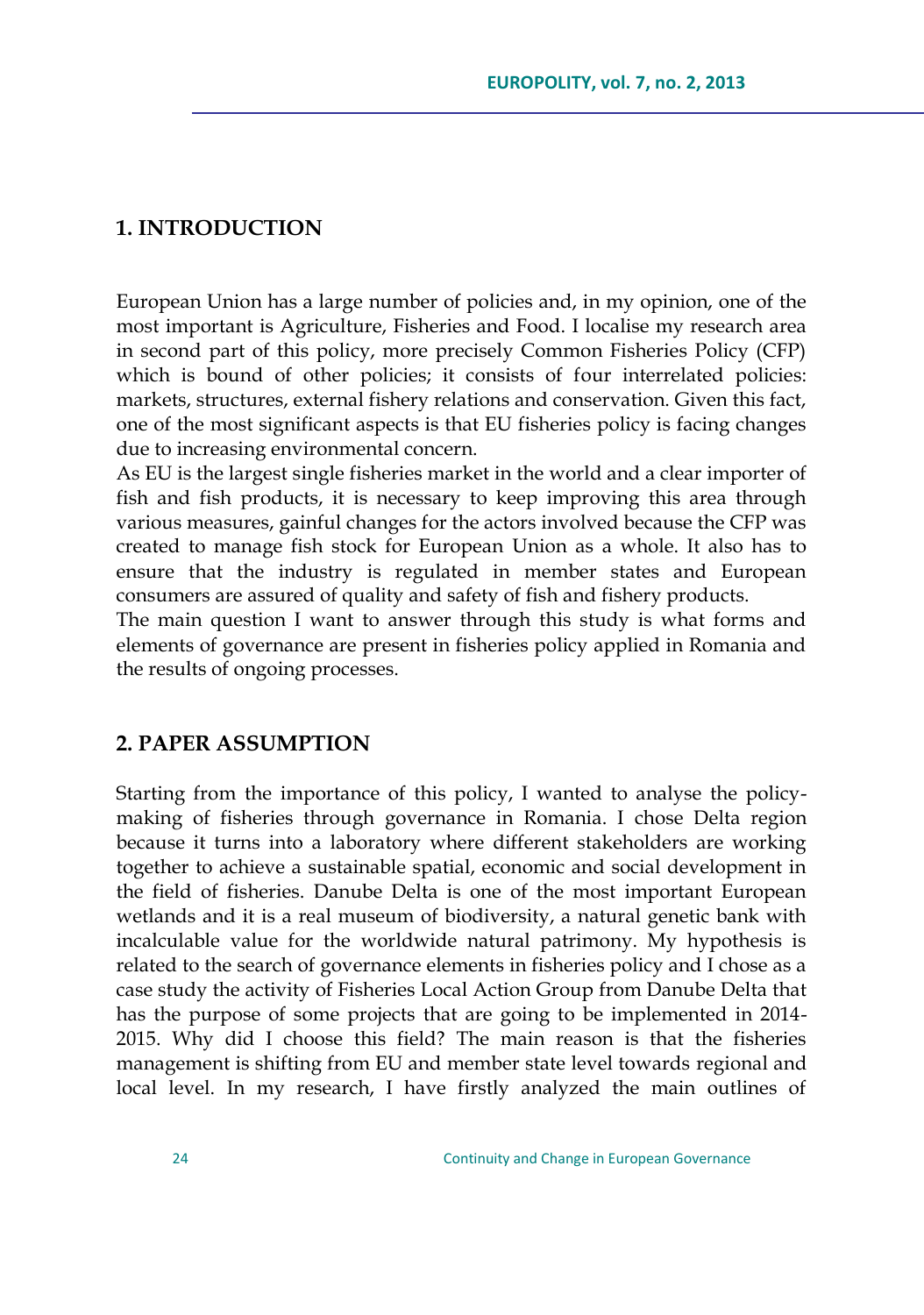multilevel governance and afterwards the elements of network governance. Studies have shown that there may or may not entirely be found the principles of governance in a particular area. So it happens in my paper.

## **3. THEORETICAL FRAMEWORK**

#### **3.1. General ideas about governance**

As I said before, I think that governance plays an important role when it comes to policy-making process. The word ,,governance" derives from the Greek verb κυβερνάω [kubernáo] which means to steer. It was used for the first time in a metaphorical sense by Plato; it then passed on to Latin and then on to many languages [\(http://ec.europa.eu/governance/docs/doc5\\_fr.pdf\)](http://ec.europa.eu/governance/docs/doc5_fr.pdf). Governance was used as a synonym for government in earlier research, until middle of last century. As soon as the administrative apparatus of the states couldn`t answer the citizens" needs, the cleavage of two concepts took place therefore governance emerged and developed in the mid 80's and it is applied since then in analyses from various fields of policies. Shortly said, the concept of governance questions the legitimacy and effectiveness of the nation-state and the market as means of providing public goods. Nevertheless, the governance lacks a widely accepted definition, fact which is the indicator of a vibrant and current debate since authors assign different meanings and definitions to governance.

Regarding the European Union, the White Paper on European Governance represented the official view concerning the way in which EU uses the powers given by its citizens seeing that many Europeans feel alienated from the Union"s work. The document prepared by European Commission gave the following definition for governance: "Governance means rules, processes and behaviour that affect the way in which powers are exercised at European level" (European Commission 2001, p. 8), presenting five associated principles – openness, participation, accountability, effectiveness, and coherence.

Even if the concept should be more specific in EU policy-making because it limits the implementation at EU level, the White Paper gave a sketchy definition; this is way I rather use other definition. For example, the most common used is the one given by Vasudha Chhotray and Gerry Stoker in their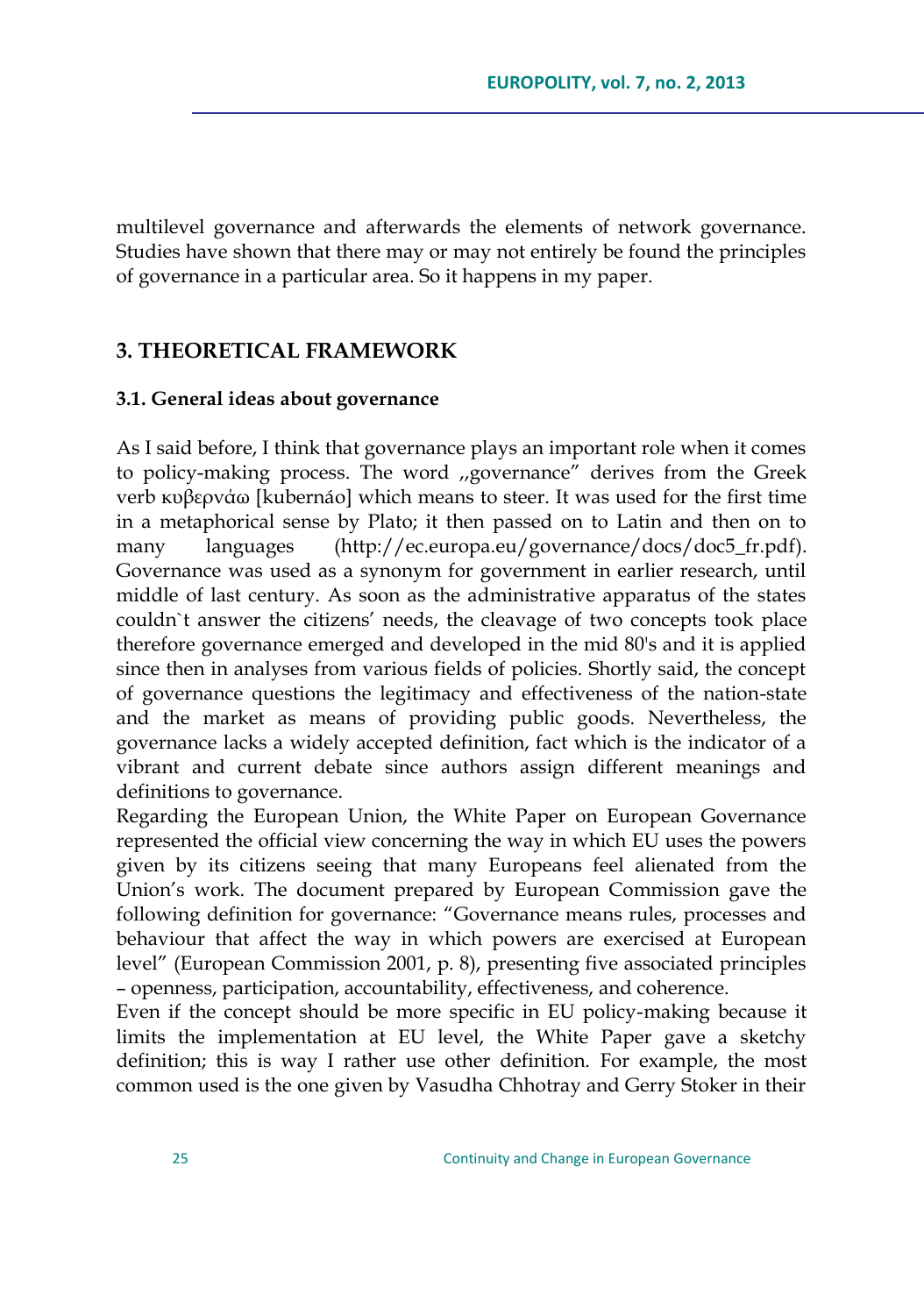book *Governance. Theory and Practice*: ,,Governance is about the rules of collective decision-making in settings where there are a plurality of actors or organisations and where no formal control system can dictate the terms of the relationship between these actors and organisations" (Chhotray and Stoker 2009, p. 3). This is a definition that helped me to develop my analysis regarding the policy-making and implementation of fisheries policy in Romania, using a certain study case for a better emphasis of governance approach to this field.

#### **3.2. Aspects of governance**

Studies demonstrated there are two aspects of governance: multi-level and network governance. First, I present relevant working definitions of the two concepts and secondly I analyze the elements of each of them.

For multi-level governance, I chose Philippe Schmitter`s definition: ,,Multilevel governance can be defined as an arrangement for making binding decisions that engages a multiplicity of politically independent but otherwise interdependent actors – private and public – at different levels of territorial aggregation in more-or-less continuous negotiation/deliberation/implementation, and that does not assign exclusive policy competence or assert a stable hierarchy of political authority to any of these levels"" (Schmitter 2004, p. 49). The concept relies on a 1992 contribution when Gary Marks provided an alternative to the traditional state-centred analyses of the process of European integration. Among other authors, he analysed the state in terms of its component parts and clearly showed the interaction of subnational, national and supranational actors in the emerging European polity.

As far as that goes network governance, I opted for Jacob Torfing`s definition: "a relatively stable horizontal articulation of interdependent, but operationally autonomous actors who interact through negotiations which take place within a regulative, normative, cognitive and imaginary framework that is selfregulating within limits set by external agencies; and which contributes to the production of public purpose" (Torfing 2005, p. 9).

Governance has different elements but not all are found in making-decision process or implementation of different policies.

Multi-level governance gathers a number of basic elements: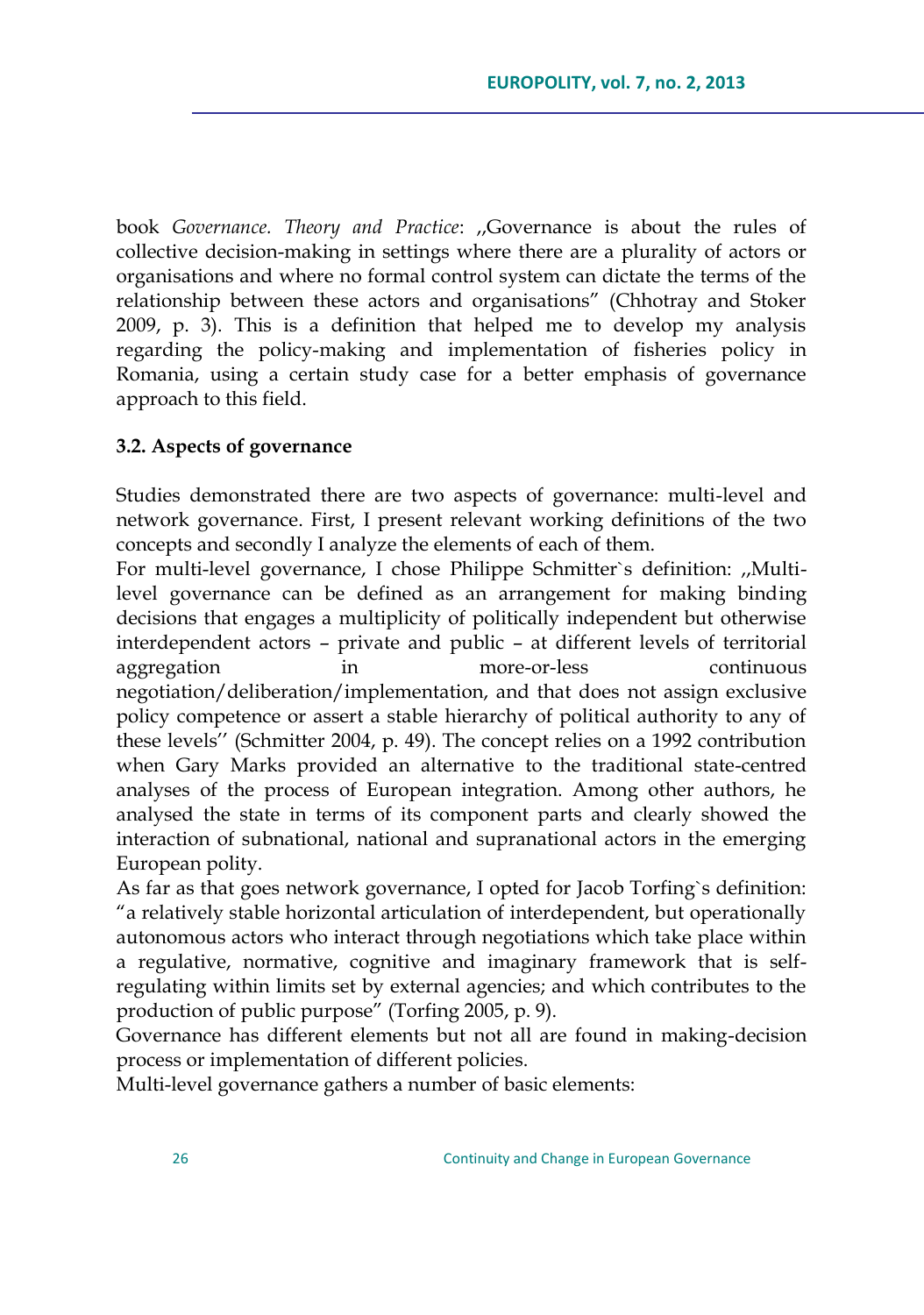- existence of multiple levels of decision (national, subnational, supranational, international or transnational) gives a reduced role of the state which is sharing the power with other actors. It is about the perception on nation-state;
- changing relations between levels of decisions; one has cooperation, not only hierarchical rapports;
- rising various types of actors involved in policy making: not only public actors (governmental authorities), also non-public which can be private actors or non-profit actors.

In the second wave of considerations, I placed the network governance items:

- better said, I checked the role of the state if it is an activator one and mobilizes other actors;
- orientation of decision-making (negotiations);
- models of interaction: non-hierarchical or overlapping patterns of interaction;
- dominant actors: still the governmental actor, but not the only one nowadays;
- the political action difficult to identify at certain level.

Given the fact that there are some of these elements in my study, I can certainly argue that governance takes on an increasing role even if in other cases it has its drawbacks. In this situation, several principles of governance are prevailing and the conclusions are not pessimistic about the future status of governance.

## **4. ANALYSIS**

#### **4.1. Brief description of Common Fisheries Policy**

Before I start the proper analysis, I have summarized the development of fisheries policy in European Union. This description helps to get a better view of the phenomena related to fisheries and hopefully will guide policy-making in a favourable direction.

Common Fisheries Policy (CFP) was established formally in 1983, but its origins date back to the '70s, when fishing was regulated through the Common Agricultural Policy. At that time, fisheries policy was the European instrument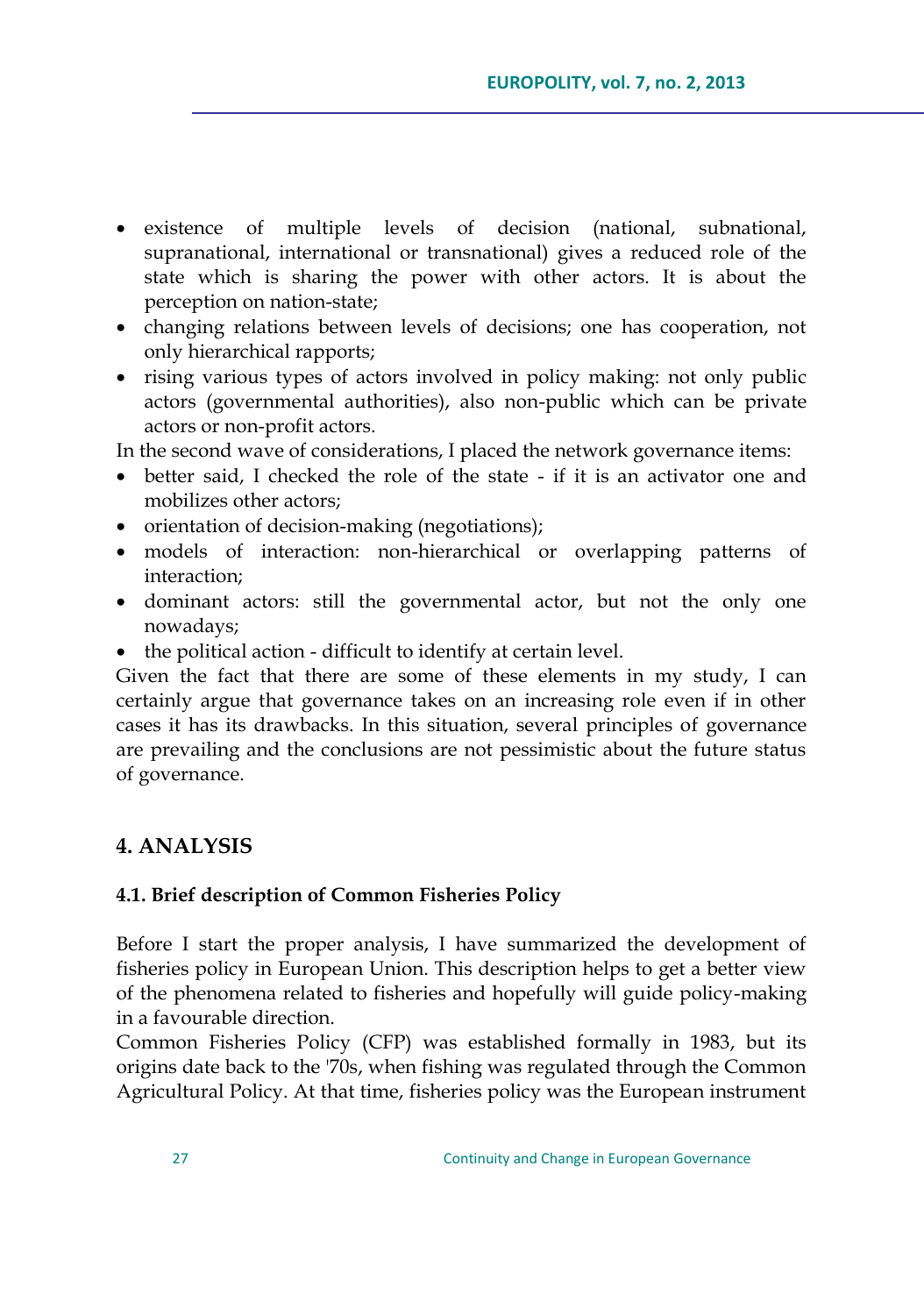for fisheries management and aquatic life. Traditionally, the policy has followed a top-down approach to fisheries management but this changed as a result of a reform process started in 2002 which had as main objective the development of sustainable fisheries in economic, environmental and social terms. The changes in this industry<sup>1</sup> were an important ground for reform because it was necessary to adapt the EU Common Fisheries Policy to current realities.

Despite that improvements in the fishing industry took place, the first reform of the Common Fisheries Policy did not achieve the major objective of ensuring sustainable fisheries. So a new one was needed. In 2009, the European Commission launched a public consultation which was completed by the Green Paper on the reform of EU fisheries policy. This document provides major structural problems of the current Common Fisheries Policy and it was fundamental in drafting the European Commission proposals for a new regulation to be submitted to the Council and the European Parliament<sup>2</sup>. In May 2013, through difficult negotiations, the EU co-legislators have reached an agreement on the new reform of the fisheries<sup>3</sup>. It is intended that the new fisheries policy taking effect in 2014.

## **4.2. The relevance of my case study for governance approach to fisheries policy**

Through the latest changes, the basic regulation governing fisheries management in the EU expressly provides that broad involvement of stakeholders at all stages of the CFP, from conception to implementation, has to be one of the core principles of the CFP. Better said, one of the main topics on the agenda is how to introduce a bottom-up approach to fisheries management in the EU by enhancing the role of stakeholders in decision-

<sup>&</sup>lt;sup>1</sup> Capital investment and technological developments have increased the capacity of fishing fleets, while fish stocks do not have time to recover from exploitation.

<sup>2</sup> The European Parliament approved the major reform of the CFP and the rapporteur Ulrike Rodust sustained: ,,For the first time in fisheries policy, we used our co-legislator power in order to curb overfishing. Fish resources should recover by 2020".

<sup>&</sup>lt;sup>3</sup> The reform aims to create the necessary conditions to provide a better future for fisheries areas, long-term planning based on reliable scientific facts, environmental protection on which resources depend.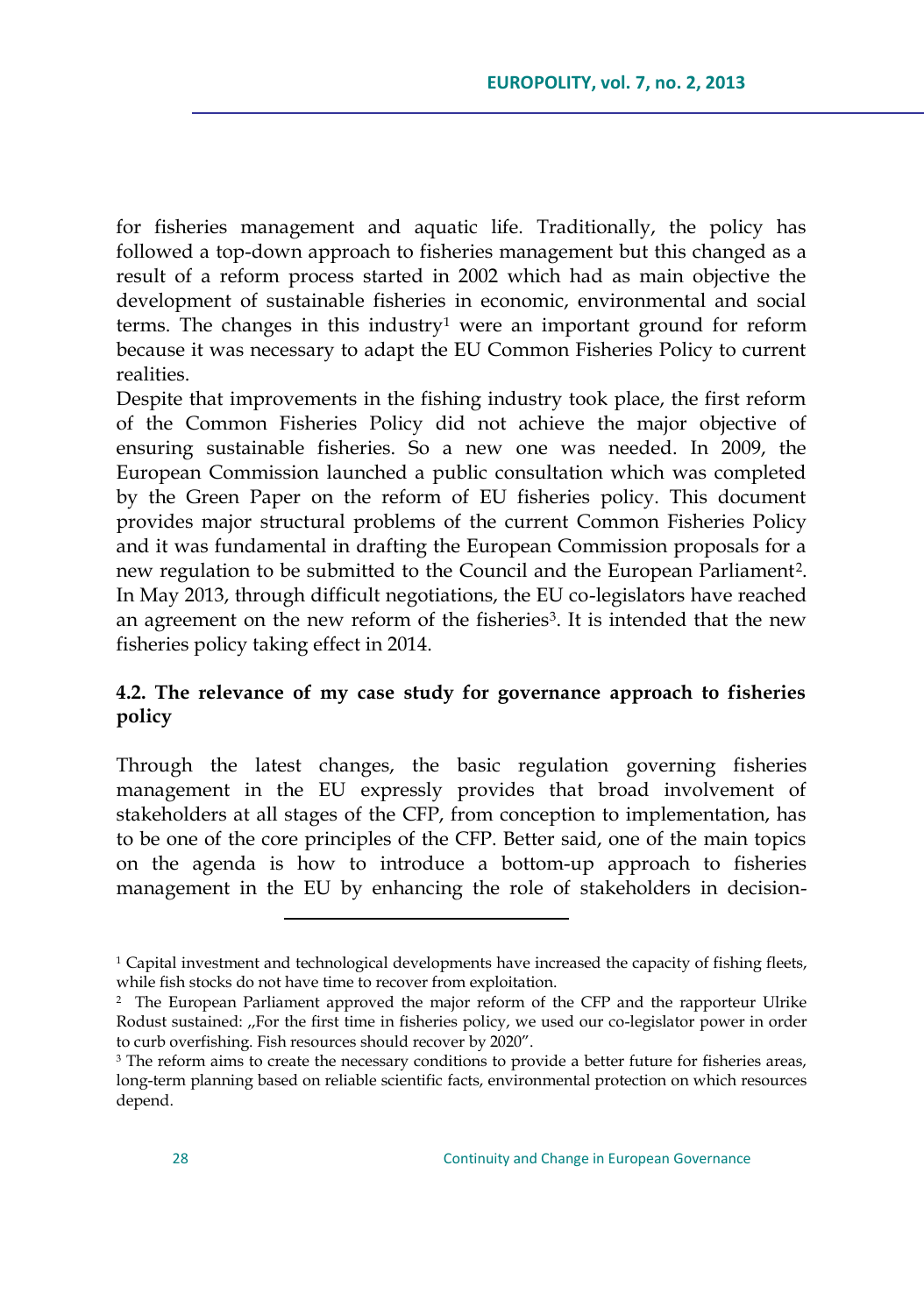making within the European institutions regarding the formulation and implementation of the CFP in member states. So the reform must improve standards of governance in the EU due to sustainable fisheries agreements.

From this point of view, I started my analysis giving as example the Integrated Local Development Strategy developed through the Local Sustainable Delta Fishery (FLAG). I chose this case study because of the importance of fisheries policy in this area of the country and the existence of several elements of governance in FLAG activity to implement the measures adopted and in the way strategy was developed. There is a widespread view, which I endorse, that it is necessary for the revised CFP to recognise the greatly different circumstances in different areas and develop some form of zone cooperation. This should, if possible, allow for discussion and consultation between fishermen's representatives, scientists and fishery managers, before decisions are taken, and ideally permit collective decision-making by the local bodies, such as FLAG<sup>1</sup> .

In the next sections, following the definitions from previous part, I presented elements of the two aspects of governance – multi-level and network – that I have identified in developing and implementing Integrated Local Development Strategy for Danube Delta, in the cooperation of FLAG with other actors at different levels of decision, segments analysed in order to demonstrate that governance approach does exist in the achievement and implementation of fisheries policy in Romania using a certain axis of National Strategy for Fisheries.

# **5. MULTI-LEVEL GOVERNANCE**

 $\overline{a}$ 

## **5.1. Levels of decision identified in my case study**

At EU level, European Fisheries Fund is responsible for implementation of CFP in member states. My analysis is related to the third objective of EFF - Supporting the establishment of Fisheries Local Action Groups. These groups

<sup>1</sup> Stakeholder consultation is now viewed by the European institutions as a central pillar in the CFP and a prerequisite for governance.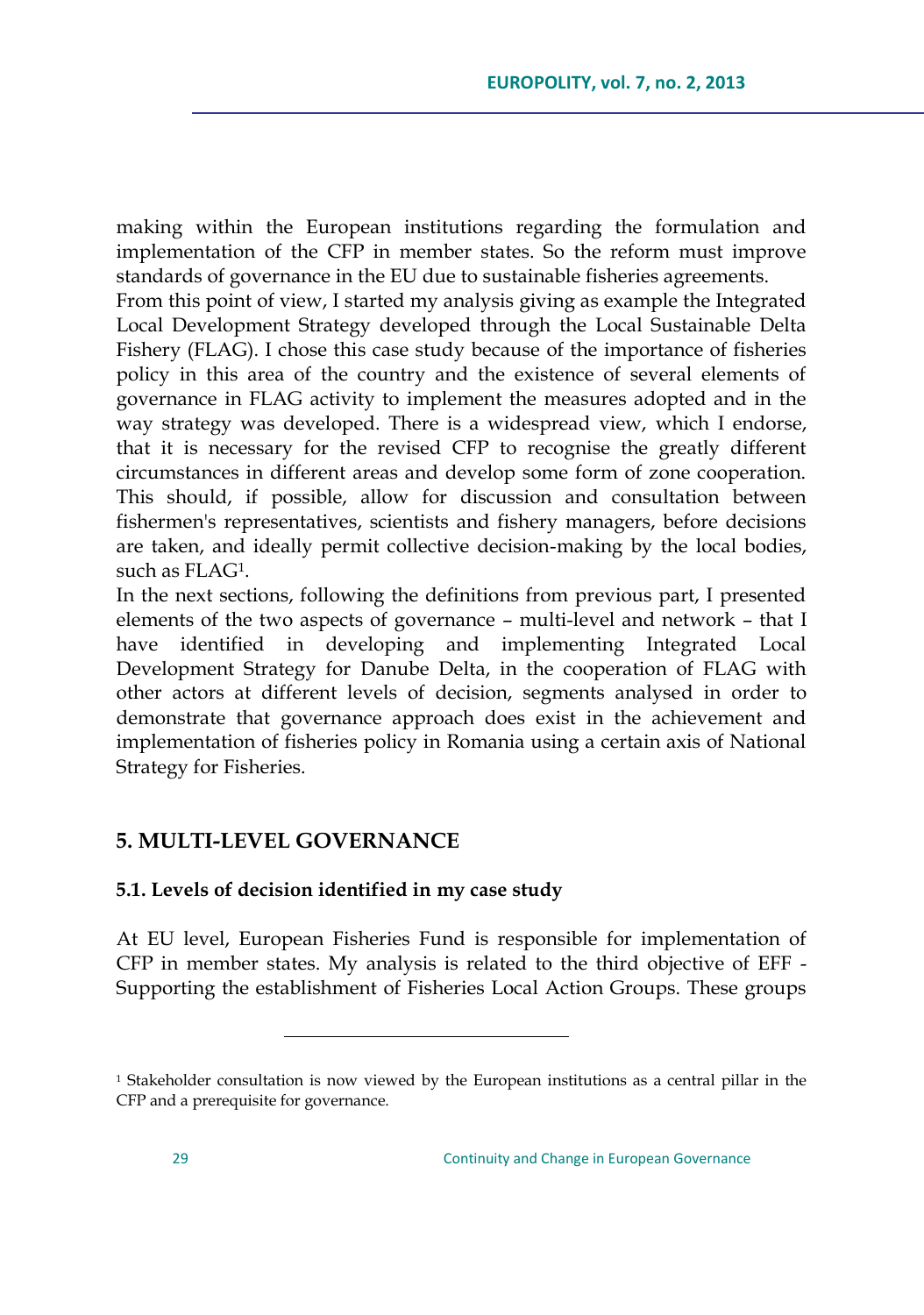developed Integrated local development strategies to uphold fisheries policy but local development is a new approach in Romania, so the local actors willing to engage in this type of projects needs support before they deploy. Regarding the European institutions, implementation of integrated local development strategy FLAG Delta and hence the proposed actions through this action is performed according to article 54 of Commission Regulation since 2006.

Restricting my research area to national level, The National Strategic Plan for Fisheries and Aquaculture represents the development strategy whose objectives are going to be achieved through the implementation of the Operational Programme for Fisheries. My analysis is based on the fourth axis of The National Strategic Plan<sup>1</sup> which has a Strategy that implies a connection with my case study – Danube Delta Strategy developed by Fisheries Local Action Group Delta<sup>2</sup>. By implementing this strategy is intended to reduce the decline in the fishing sector, raising the living standards of fishing communities, fisheries capitalization, objectives that are consistent with the new requirements of the fisheries policy of the EU. Giving this vision, the strategy enjoys the assent of national and European public policies regarding fisheries but also sustainable development.

In Romania, the overall responsibility for the design and for the implementation of the fisheries policy falls under the auspices of the National Agency for Fishing and Aquaculture (NAFA), which is a public institution entirely financed from the state budget. NAFA delegates a part of its duties related to the management of fisheries resources to the Administration of Danube Delta Biosphere Reserve. Concerning Danube Delta Strategy, Ministry of Agriculture and Rural Development chose through a call selection the Local Group for Sustainable Fishery in the Danube Delta which became the beneficiary for the support of Fisheries Operational Programme and also the responsible to manage the area by integrated local strategy in region.

<sup>&</sup>lt;sup>1</sup> The sustainable development and a better quality life in fisheries areas, the promotion of governance at local level are the basic objectives of this axis.

<sup>&</sup>lt;sup>2</sup> Flag Delta is a pilot project under Fisheries Operational Programme-Axis 4 and on the success of the group and its strategy for this area depends on successful continued funding from European level.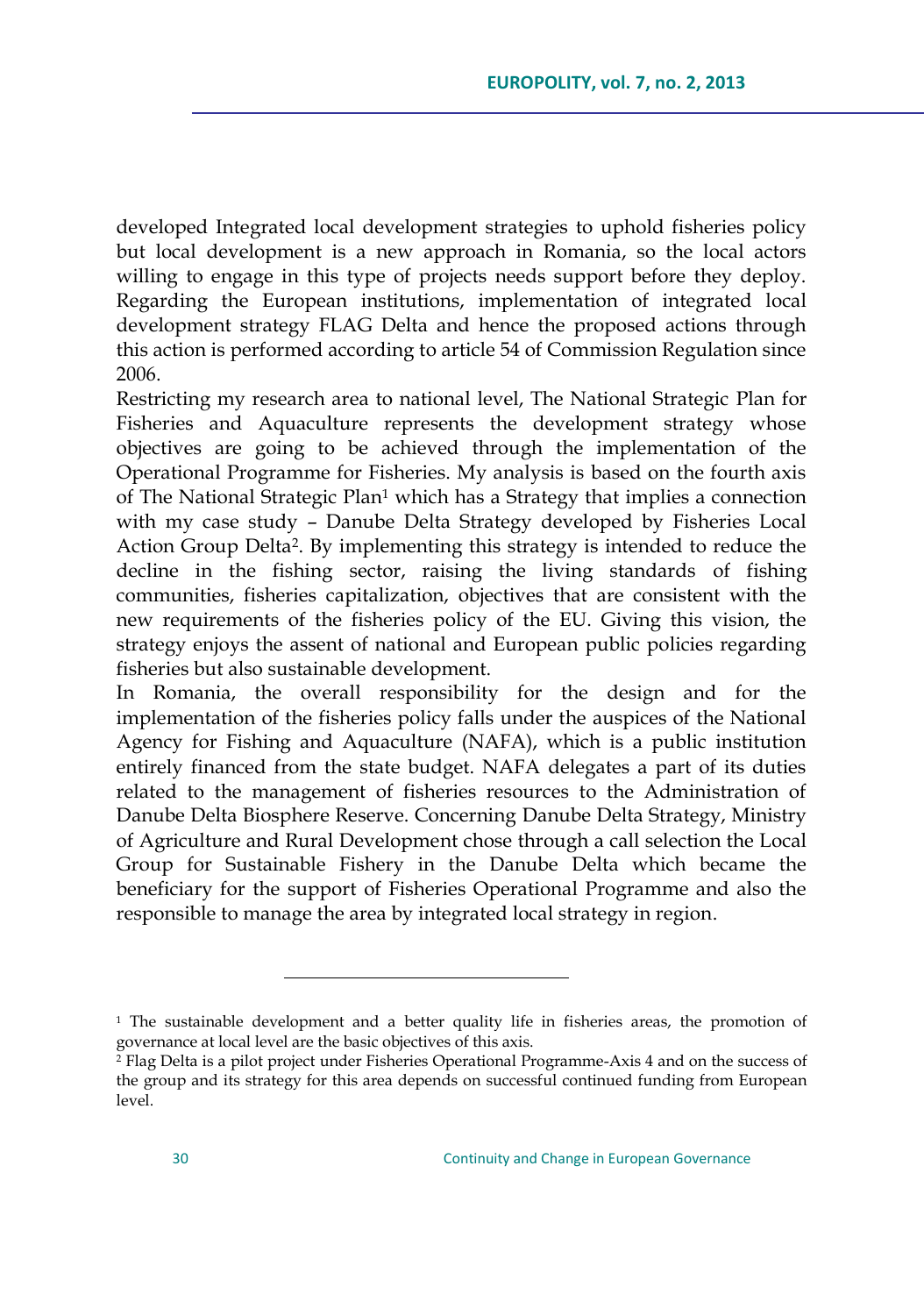It can not be just about the involvement of the state in the policy-making but also other actors at the subnational level. Regarding the making of the Danube Delta Strategy and its goal<sup>1</sup>, the partners of FLAG were at subnational level Tulcea County Council and Administration of Danube Delta Biosphere Reserve, which cooperated for development of Integrated Local Development Strategy. This is a visible sign of the changing perception on state authority in decision making – an important element of governance. It is no more the only possessor of power and the transformation is that the state begins to share power in some areas with actors from other levels, as my case provides.

#### **5.2. Types of actors involved in making of Danube Delta Strategy**

Beside the fact that it has to follow the requirements of European Fisheries Fund and the fourth axis of Fisheries Operational Programme in order to implement some measures regarding a better run of fisheries policy, other actors involved in the decision-making of the strategy came from public sphere: the above-mentioned Tulcea County Council and Administration of Danube Delta Biosphere Reserve. This last institution was set up with the establishment of Danube Delta Biosphere Reserve back in the 90`s, having the objective to manage the natural heritage of the national interest of the Reserve. But even closer links were materialized at subnational level. They were formed of non-public actors - apart FLAG - that participated at elaborating the Danube Delta Strategy. The selected partners for this group are symbolic and representatives for the chosen area and as I argued above they are part of nonpublic actors: exponent of private sector - Ro-Pescador Association – and exponents of civil society - Black Sea Association, Shark Anglers Association. Ro-Pescador Association was founded in 2005 as a producer organization recognized by the National Agency of Fisheries and Aquaculture, having as founding members three companies whose main activity is fishing. The Association is an important factor in achieving local development plan because its members are also part of the Monitoring Committee of the Operational

<sup>&</sup>lt;sup>1</sup> The necessity of halting the decline of the fisheries sector and support the development of the area.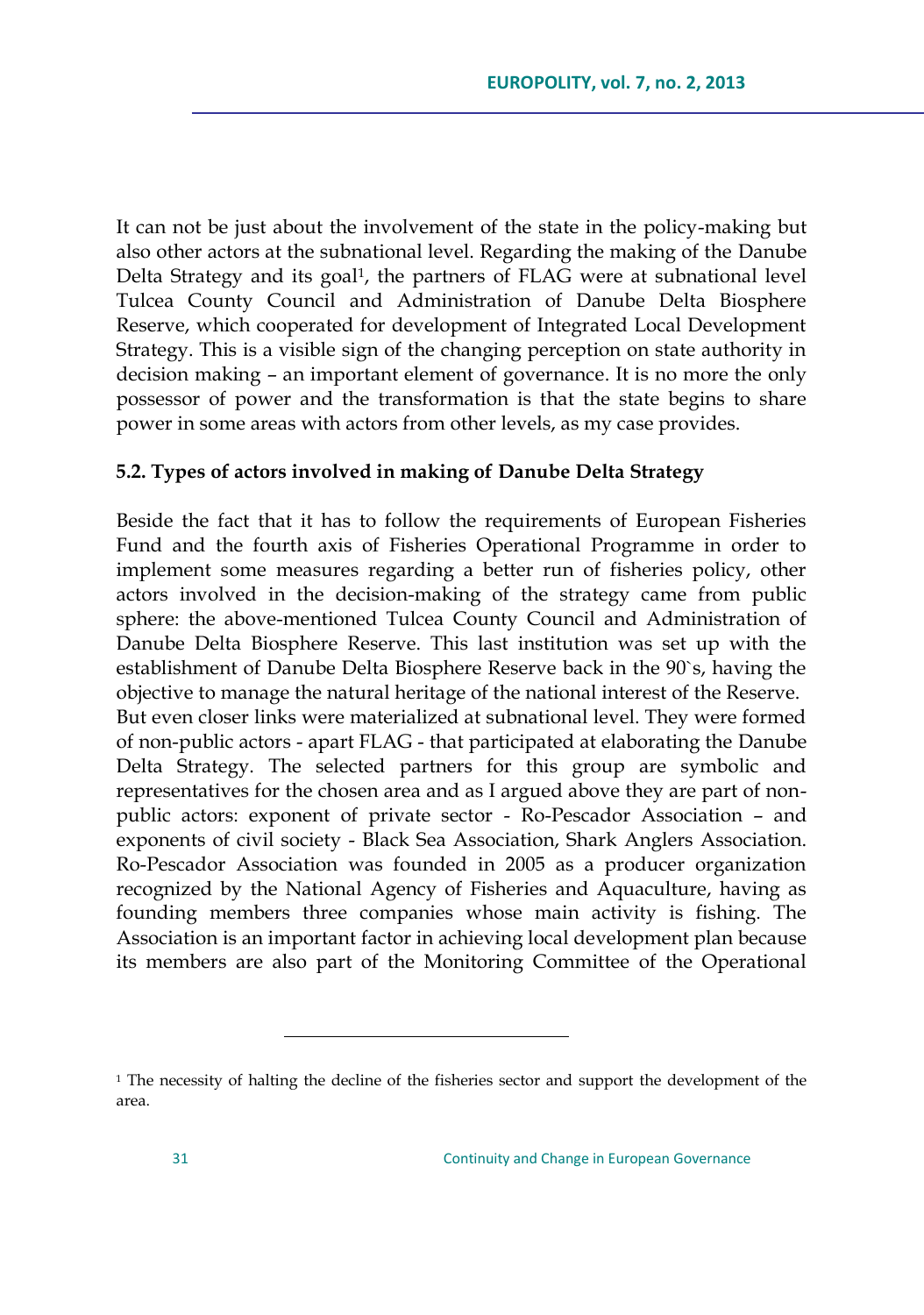Programme for Fisheries – an example of better cooperation within two decision-making levels.

The other two associations represent civil society`s interest during designing and implementation of fisheries policy in this area and they want to promote and defend the economic interests in the area of production and fish marketing in relation to local authorities and third parts, and to ensure the rational practice of fishing and improvement of selling products.

## **5.3. Were there interactions between actors in the development of the Danube Delta Strategy?**

This FLAG was formed out of the necessity of halting the decline of the fisheries sector and support the development of the area. To do this, a multiple approach was needed to determine strengths and to address negative aspects. One distinctive feature of the FLAG is its structure: it has a broad category of representatives of the fishing industry and other entities concerned with the CFP, such as environmental organisations, aquaculture producers, consumers and recreational fishermen. When this group accessed Fisheries Operational Programme-Axis4, there were multiple opportunities that should overcome the faced problems and take advantage of the resources it holds. As I said, partners are representatives of different sectors and interests such as environment, fisheries and local governments: the Danube Delta Biosphere Reserve, Tulcea County Council, Ro-Pescador Association, the Black Sea Association and the Shark Anglers Association. This was an important aspect of the bottom-up approach of FLAG and its partners in developing Danube Delta Strategy and it took account of consultation with all local stakeholders interested in the project proposed<sup>1</sup> . Thematic meetings were held with five categories of stakeholders involved in resources management from Delta - tour operators, government, civil society, fishery and environmental associations. The meetings were aimed at determining the problems faced by each of these stakeholders in their specific activity.

<sup>&</sup>lt;sup>1</sup> Group partners with a multidisciplinary team of experts have conducted over 25 meetings in the region that were aimed at defining the knowledge and understanding of the area by direct contact with the population.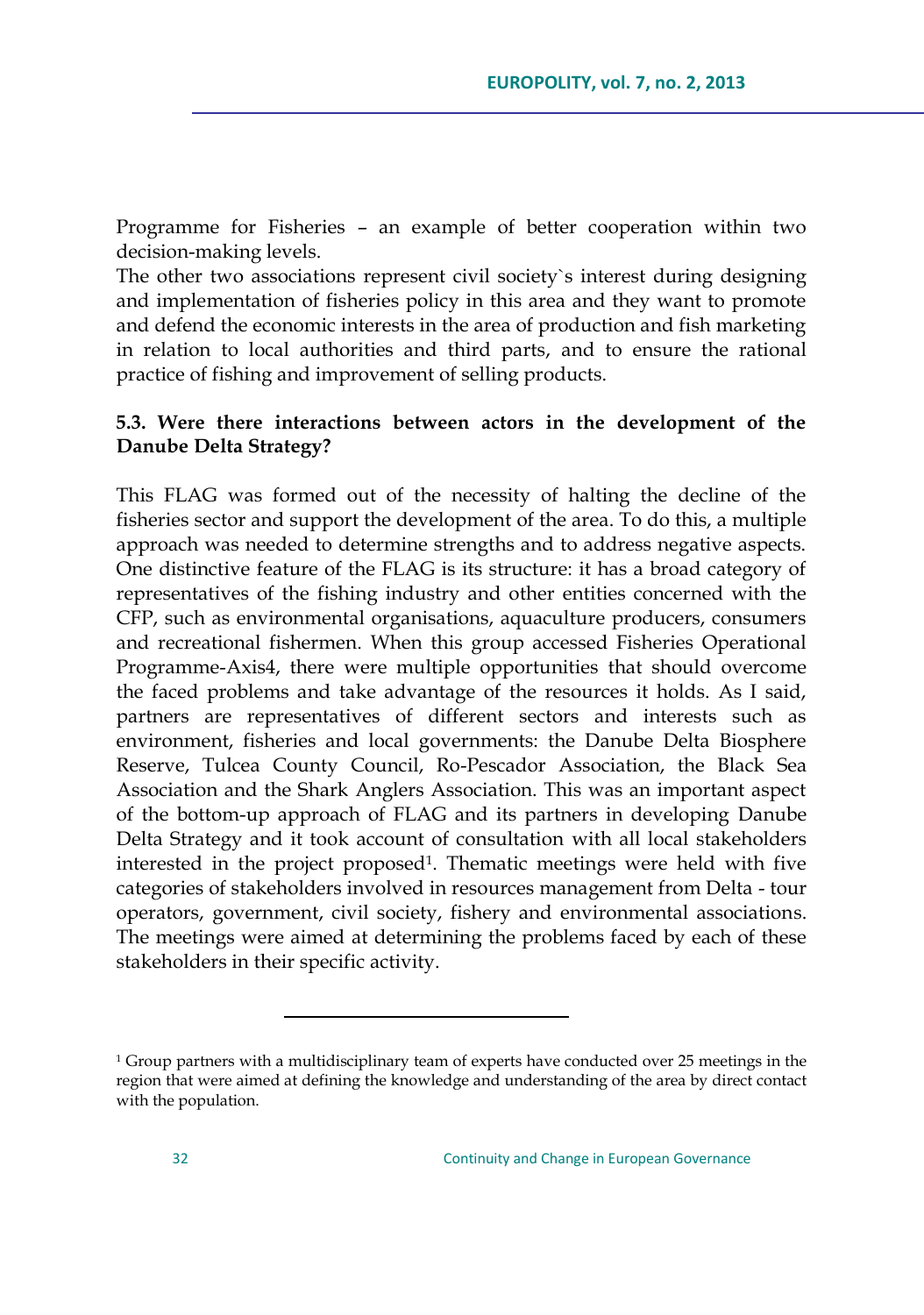Following the implementation of local public consultation and studying relevant documents of EFF, FLAG and the other partners were able to form a view on the investigated territory, thought measures to address existing problems and proposed means of growth and development of the area analysed and implemented by representatives actors involved in decisionmaking. Therefore, this plan was developed through a bottom-up process which involved interaction between several actors so it can be a mark of governance elements.

An important actor for beginning the Danube Delta Strategy was a public actor from the subnational level which is a relevant FLAG member in the area due to the number of projects undertaken across the Group in various fields, fisheries being a main concern.

I want to emphasise the role of Tulcea County Council that made possible the launch of Integrated Development Plan through the allotment of the amount needed to begin the project and develop strategy, in other words, to cover start-up $^1$ .

Subsequently, FLAG Delta received funding of 20 million euros for Danube Delta Strategy - the highest amount allocated by Fisheries Operational Programme to a fisheries area in Europe. The next step is that Reserve communities have to access the budget by proposing projects. Afterwards, beneficiaries are going to submit projects to FLAG and this one with its partners are responsible to check and to send them to the Ministry; beneficiaries conclude grant agreements with the Ministry of Agriculture and Rural Development. The last phase -verification of implementation of the projects proposed and accepted - is assigned to the Ministry and FLAG Delta.

## **6. NETWORK GOVERNANCE**

 $\overline{a}$ 

According to Torfing`s definition, there is a certain degree of network governance in my study but it still needs to be improved in Romania. There is a possibility that certain Fisheries Local Action Groups may need to join forces

<sup>&</sup>lt;sup>1</sup> The total given by Tulcea County Council for the start and running costs of the project was 120.000 LEI.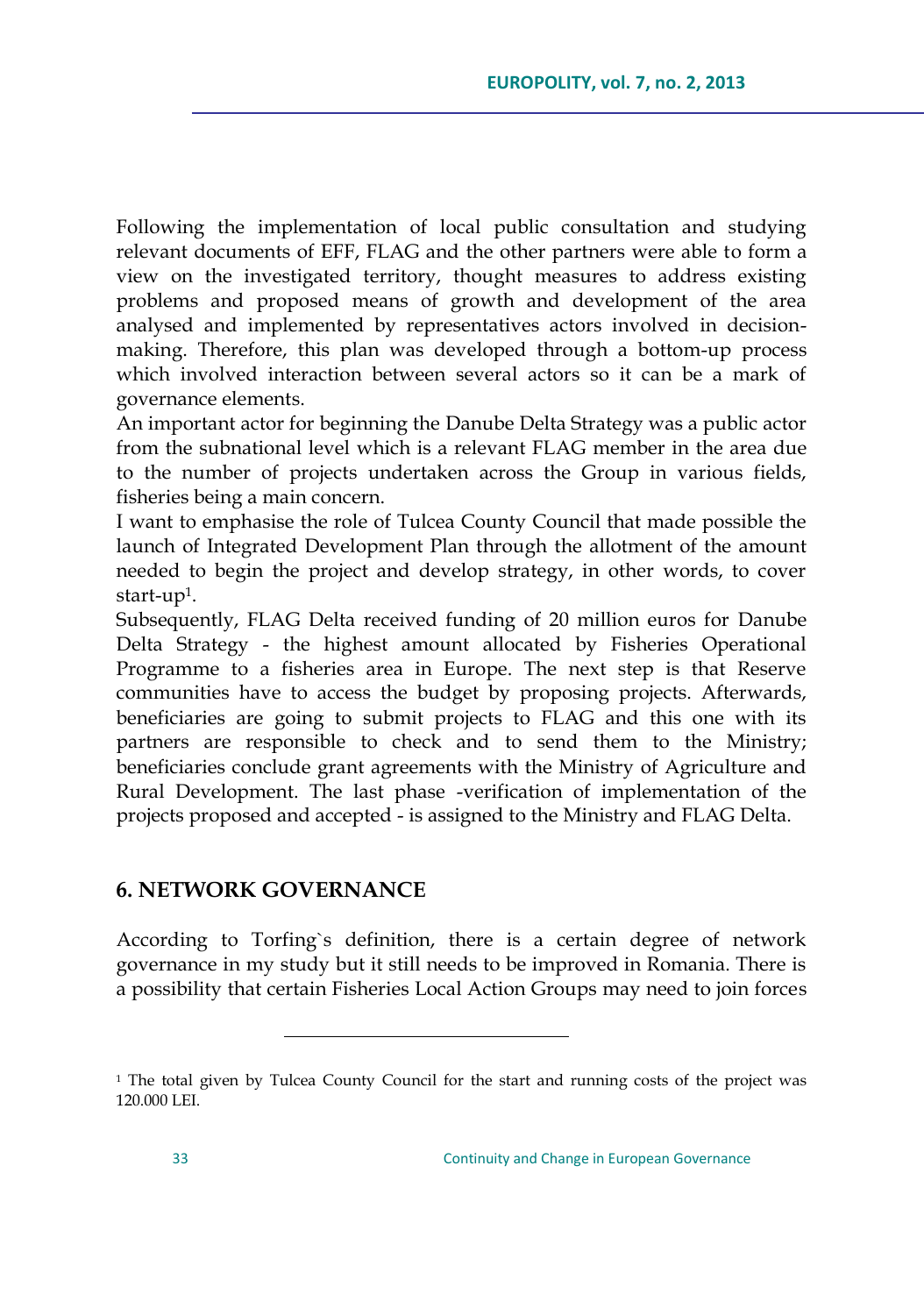with other groups to achieve cooperation projects and the result is meaningful for network governance: when it is a greater critical mass, cooperation on projects at national and transnational level is developed.

Networking is an important component of local development that is provided as a service for Fisheries Local Action Groups, having as results that network communication and negotiations foster the exchange of ideas whereby innovative actions are identified, valued and promoted.

At EU level, the European Fisheries Areas Network (FARNET) brings together all fisheries areas supported by priority Axis 4 of the European Fisheries Fund. The network aims to assist the different stakeholders involved in the sustainable development of fisheries areas at all decision-making levels [\(https://webgate.ec.europa.eu/fpfis/cms/farnet/node\)](https://webgate.ec.europa.eu/fpfis/cms/farnet/node). That is way it is imperative to create the network for fisheries sector in Romania which has to join the European network. By this point of view, it is available that network mode of governance is predominant at the European level and disseminates into the member states (Beate Kohler-Koch 1999, p. 7).

As far as it concerns FLAG Delta, the group developed its Danube Delta Strategy having FARNET like main European partner. Regarding the external partnership, the group is working on an exchange of experience with similar organizations, such as FLAGs from Italy, Spain and lately it has established contacts with groups from Bulgaria and Greece. The purpose is to develop collaboration and cooperation during the implementation of the Integrated Local Development Strategy. Cooperation should aim to establish links with the European Union area, where such actions have been implemented, to have access to information and new ideas, to learn from other regions or countries, to stimulate and support innovation and facilitate acquiring skills and new ways of developing and implementing public policies in fisheries in our country.

An example of interaction between two FLAGs was the study visit of FLAG Delta in Spain where an exchange took place with Local Group - Ebro Delta Coast. The theme was based on the development and implementation of projects financed under the Operational Programme for Fisheries. Throughout the visit, the director of the Spanish local group required intensive work agenda to Romanian delegation and he managed to cover a wide range of projects in Ebro Delta and hence the examples of good practice that can be treated or addressed by Romania in Danube Delta. A brief conclusion drawn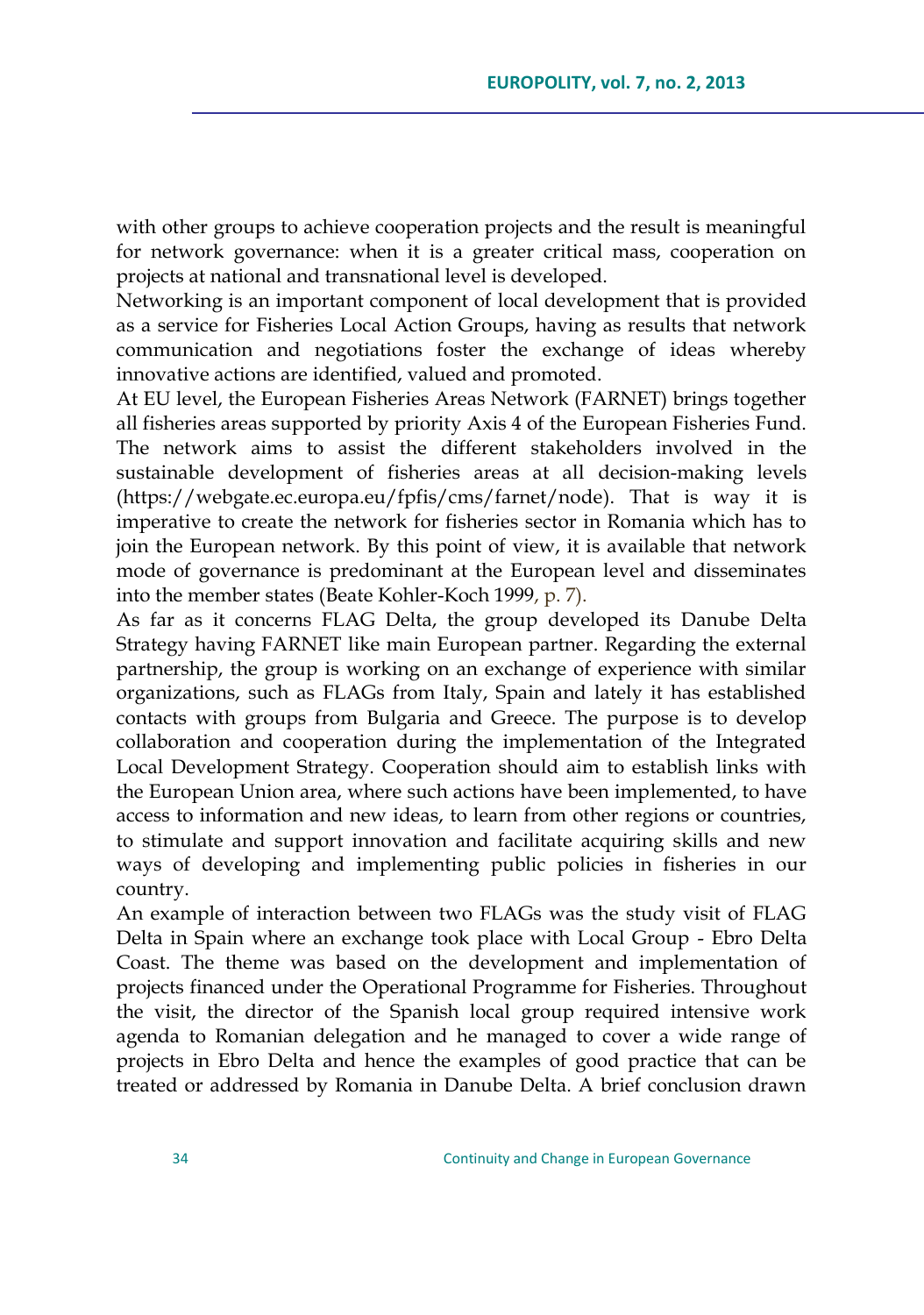from this case is that networks function by non-hierarchical coordination based on the exchange of resources or trust (Börzel and Panke 2007, p. 154) or in this case, on the change of experience.

## **7. CONCLUSIONS**

First of all, I would like to present other image regarding the FLAG Delta activity in fisheries policy when it organised the first National Conference of FLAGs at national level, in Tulcea, last year. The conference had a wide echo at Ministry of Agriculture and European Commission, having as a result the fact that it unlocked Axis 4 in Romania. And last but not least, a substantial outcome for the organisation occurred: it has been selected to develop the new fisheries law and the project concerning future allocation of Axis 4<sup>1</sup> . As my first conclusion, I would say that the work of the FLAG and its Strategy are essential for policy-making process and implementation of fisheries policy in our country.

Secondly, FLAG Delta should also take responsibility in the future having in mind the fact that it obtained the biggest EU funding on its field of activity and because it is the largest FLAG as number of members and covered territory in Romania, so it represents the interests of broad masses from Danube Delta in fisheries field. Other reason is that most of fish production of the country comes from the area covered by the Local Group for Sustainable Fishery in the Danube Delta. Here comes the importance of fisheries sector for agriculture and national economy.

Like a main conclusion as it concerns the presence of governance approach to fisheries policy in Romania, there are several elements in my case study that go with the principles of the multi-level and network governance. But there is always room to improve certain aspects derived from previous issues and the concept of governance still needs more theoretical development and empirical research. The increased number of analyses about the concept of governance is an effort to understand how EU works and the effects of its actions for the rest of the world. I think this is all about the member states, especially the new

<sup>1</sup> This information was provided to me by the president of FLAG Delta, Marius Pavel.